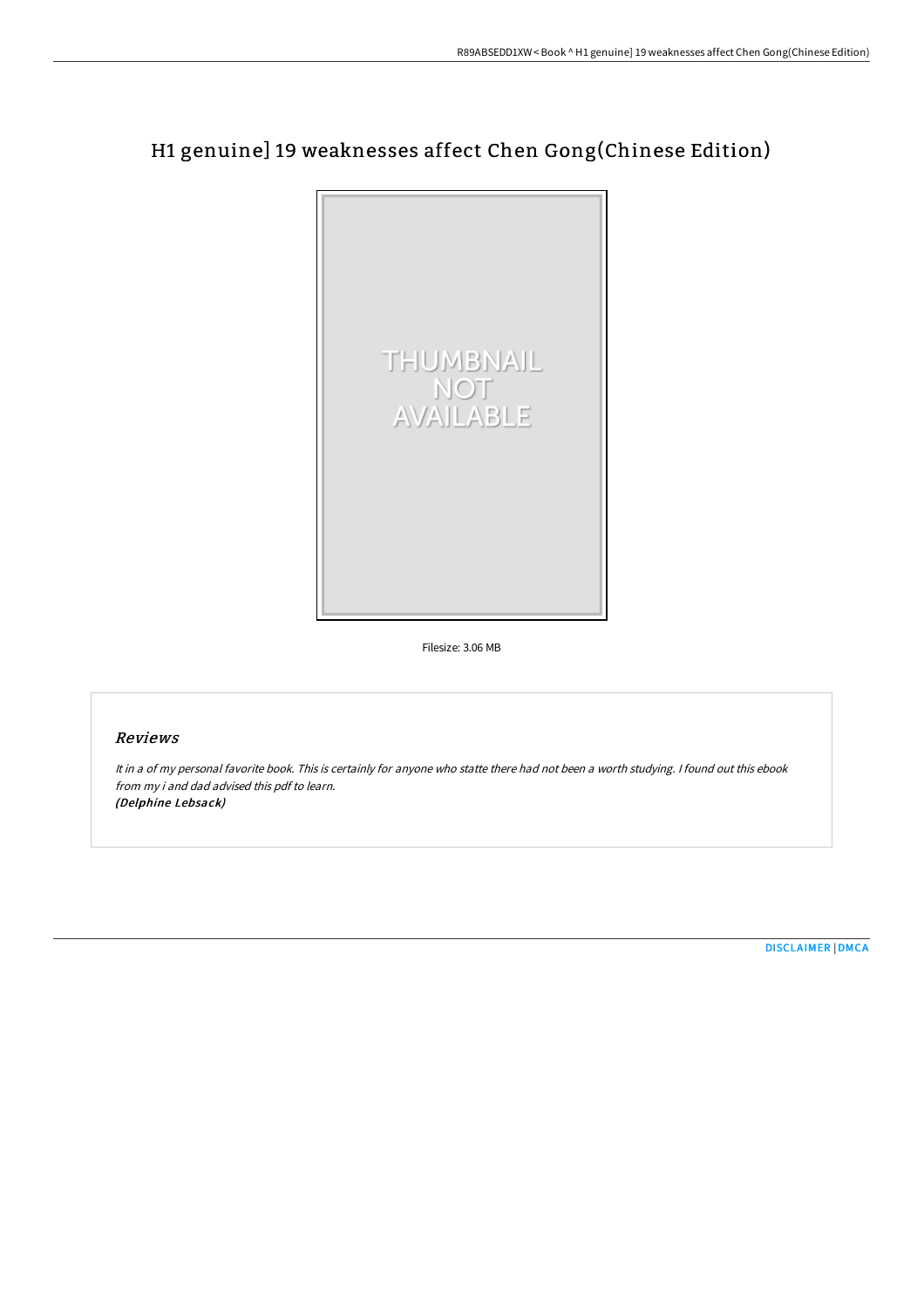## H1 GENUINE] 19 WEAKNESSES AFFECT CHEN GONG(CHINESE EDITION)



**DOWNLOAD PDF** 

To save H1 genuine] 19 weaknesses affect Chen Gong(Chinese Edition) PDF, make sure you click the link listed below and download the file or get access to other information which are relevant to H1 GENUINE] 19 WEAKNESSES AFFECT CHEN GONG(CHINESE EDITION) book.

paperback. Condition: New. Ship out in 2 business day, And Fast shipping, Free Tracking number will be provided after the shipment.Pub Date :2005-01-01 Pages: 2004 Publisher: the Rural Reading information title: Impact Chen Gong 19 weaknesses Price: 10 yuan Author: Geng Yan-hong forward. the tide painted Publisher: Rural Reading Publication Date: 2005-1 -1ISBN: 9787504844033 Words: Page 2004 -08-01 Edition: Binding: Folio: Product ID: 330703 Editor's Summary recognize that they look for a direction. hard-working. serious. pay attention to the efficiency of things; distress when they dare to accept challenge. do not blindly follow others. good at listening to the views of others. not indecisive. Not become discouraged and frustrated. not proud achievements, but also does not show off; always maintain a positive and optimistic attitude; Not just for the sake of the interests of others. not jealous of the achievements of others; trusting. I also want people to believe in themselves; tolerant people. but points The pursuit of perfection. Well. you certainly succeeded! Lazy Contents Preface a monster - impetuous two monsters - three monster procrastination 5 sloppy four monsters - monsters - timid 6 monster - blind obedience the 7 monster - stubborn 8 monster - to hesitate 9 monster - discouraged the first 10 Monster - proud monster - show off 12 monster - negative first (11) 13 monsters - pessimistic 14 monsters - greed 15 monster - jealousy monster 16 - 17 monster suspicion - hypocrisy 18 monsters - narrow 19 monster - demanding the afterword of introduction Digest No media recommended NoFour Satisfaction guaranteed,or money back.

E Read H1 genuine] 19 weaknesses affect Chen [Gong\(Chinese](http://albedo.media/h1-genuine-19-weaknesses-affect-chen-gong-chines.html) Edition) Online  $\Box$ Download PDF H1 genuine] 19 weaknesses affect Chen [Gong\(Chinese](http://albedo.media/h1-genuine-19-weaknesses-affect-chen-gong-chines.html) Edition)